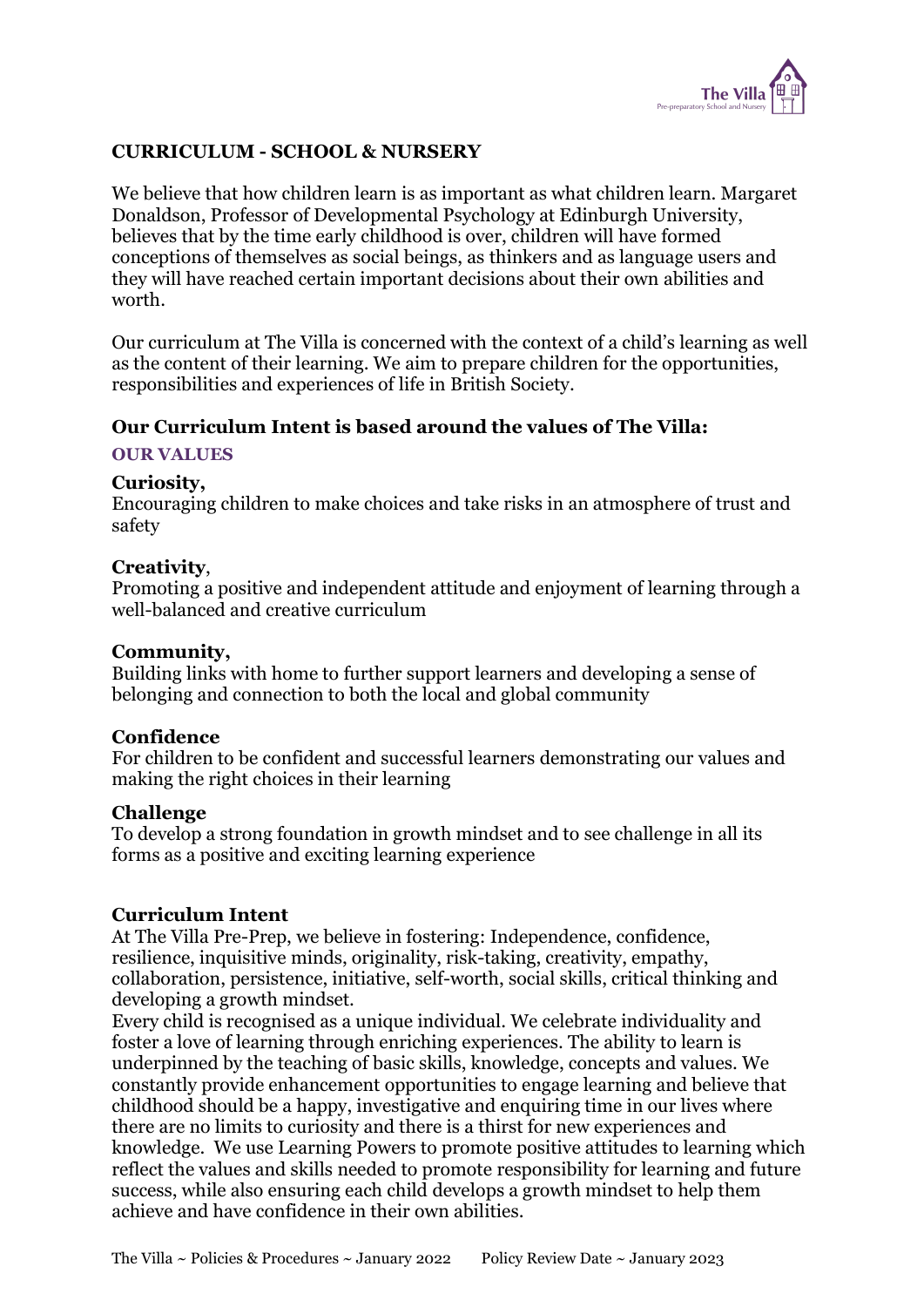

Children will be actively encouraged to respect and build awareness of faith and different cultures in Britain, including the fundamental British values: democracy, rule of law, individual liberty, mutual respect and tolerance of those with different faiths and beliefs as well as respecting the views, customs and lifestyles of other people and the wider world.

This policy is divided into two sections, separating the **Early Years Foundation** Stage from Key Stage One.

# Early Years Foundation Stage

We follow the framework that is provided in the curriculum guidance for the EYFS, and promote learning across seven areas of learning and development.

There are three prime areas fundamental to children's successful learning:

Personal, Social & Emotional – PSE Physical Development – PD Communication & Language –  $C & L$ 

There are a further 4 specific areas through which the 3 prime areas are strengthened and applied. These equip children with the essential skills & knowledge that they need in order to thrive:

**Literacy** Mathematics Understanding the World Expressive Arts & Design

We aim to foster confidence and success in learning. The needs, interests and enthusiasms of the children we work with influence our planning.

We make provision for the different starting points from which children develop:

#### 1 - Personal, Social and Emotional Development

This promotes learning about wellbeing, and involves the children feeling good about themselves; knowing who they are and where they fit in. It is also about developing respect for others, social competence and a disposition to learn.

#### 2 - Physical Development

This area focuses on improving crucial skills: co-ordination, control, manipulation and movement. It also helps children gain confidence in what they can do, and enables them to feel the positive benefits of being healthy and active.

#### 3 - Communication & Language

This area is fundamental to successful learning. It involves listening attentively in different situations, following instructions and communicating effectively with each other. It also includes communication, speaking and listening in different situations and for different purposes. Confidence in all these skills is encouraged.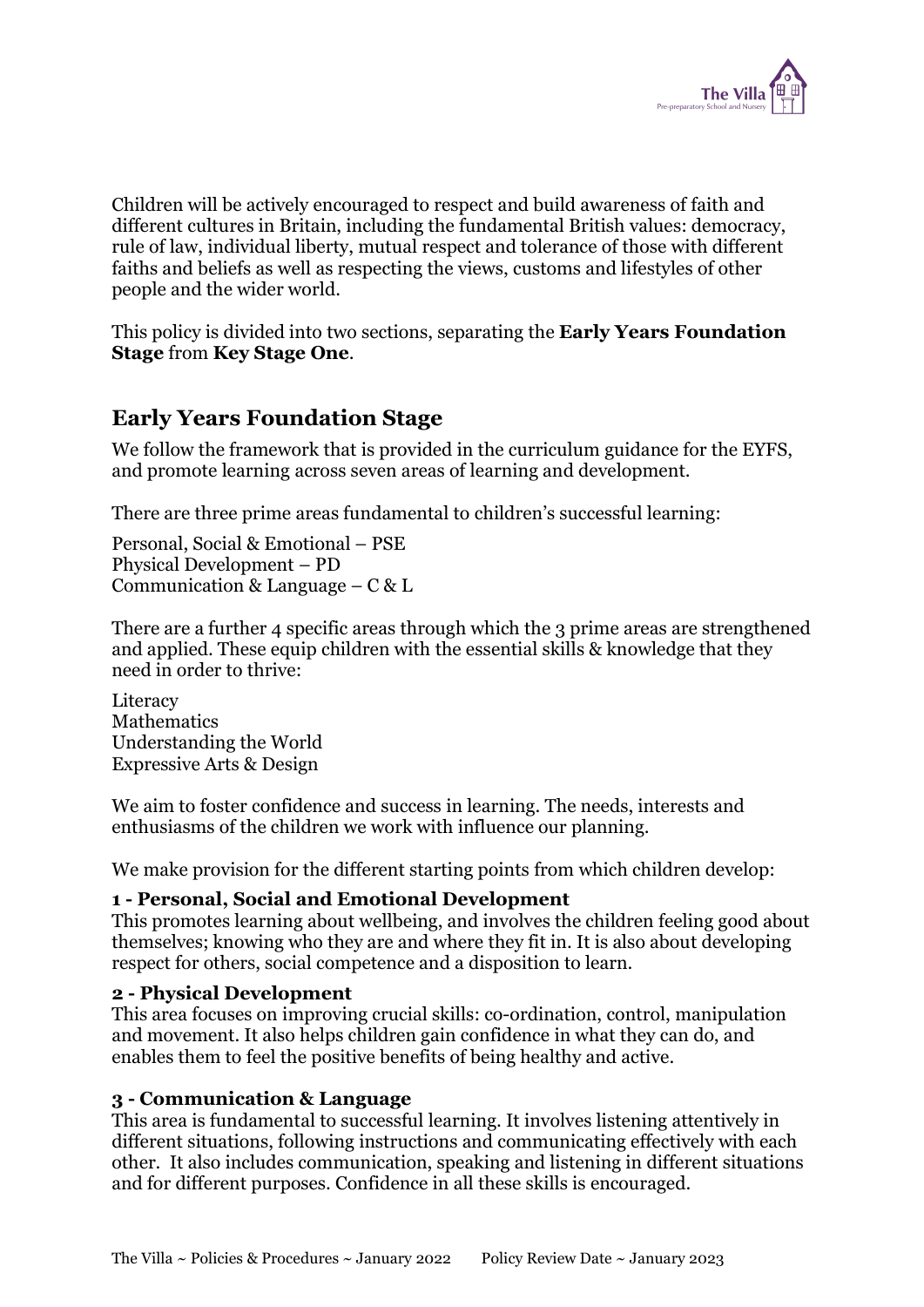

#### 4 - Literacy

This area of learning includes enjoying looking at a wide range of books, being read to, showing an understanding or how stories are built, and reading simple words and texts. It also involves making meaningful marks and writing for a variety of purposes.

### 5 - Mathematics

This area encourages children to become confident users of key skills. These include counting reliably and confidently, making connections between sets of objects & numbers, and solving number problems. It also includes sorting, matching, recognising and following patterns, making connections and working with shape, space and measure.

#### 6 - Understanding of the World

This is an area of learning where children develop crucial knowledge, skills and understanding that helps them to make sense of the world: the people and communities they live with. It also helps children to use a range of technology purposefully. This forms the foundation for later work in many other subjects.

#### 7 – Expressive Arts & Design

Being creative enables children to make connections between one area of learning and another, thus extending their understanding. This area includes exploring and experimenting with different media, materials and tools. It also involves children being imaginative and using their knowledge and skills creatively through music, dance, art work, design, role-play and imaginative play and stories.

### Early Learning Goals

### The Early Years Foundation Stage Profile

In the final term of the year in which children reach age five, an EYFS Profile is completed for each child. This provides parents/carers and teachers with a wellrounded picture of the child's knowledge, understanding and abilities. It is accompanied by a short commentary on each child's skills and abilities in relation to the three prime areas of learning, and informs a dialogue between Reception and Year 1 teachers about each child's stage of development. The profile is shared with Year 1 teachers to assist with the planning of activities.

EYFSP results are also reported to Local Authorities upon request.

#### Progress Check at Age Two

Parents and carers are supplied with a short written summary of their child's development in the three prime areas of the EYFS: Personal, Social and Emotional Development; Physical Development; and Communication and Language.

The progress check:

 Enables parents to have a clear picture of their child's development, and with support from teachers, enhance development at home.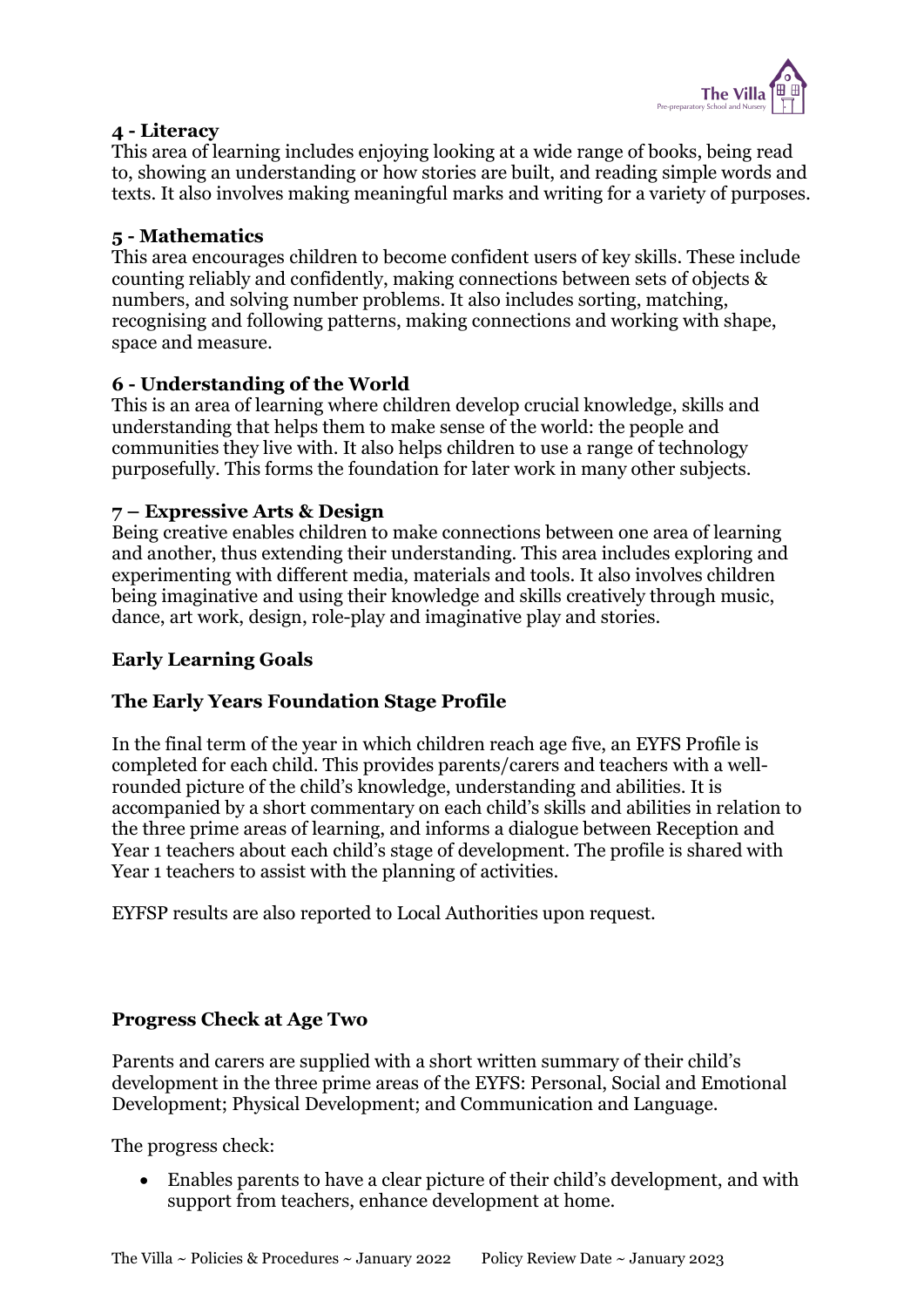

- Enables teachers to understand the child's needs and plan activities to meet them.
- Notes areas where a child is progressing well, and identifies areas where progress is less than expected.

It will describe any actions the teacher intends to take to address any developmental concerns (including working with other professionals where appropriate).

# Key Stage One

We broadly follow the National Curriculum. We aim to foster confidence and success in learning. The needs, interests and enthusiasms of the children we work with influence our planning. We make provision for the different starting points from which children develop. The curriculum is divided into the following subjects:

### Art and Design

When we teach the children art we aim to:

- Develop their skills and awareness of the various qualities of different materials
- Help them form a considered opinion about art
- Encourage them to communicate their ideas to others
- Build enjoyment and enthusiasm for the subject

#### Design and Technology

We believe that children learn best from the world around them. We teach the children to:

- Be clear about what they are trying to achieve
- Look for different solutions
- Formulate detailed plans and designs
- Select appropriate materials

#### English Speaking & Listening

Children are encouraged to speak for a variety of purposes. They are also taught to listen to others when appropriate.

### Reading

We foster a positive attitude to reading and children are encouraged to read in a variety of ways.

Our main reading scheme is Nelson PM, but we also use a variety of other schemes where appropriate. The children are constantly monitored to gauge their reading age, and level.

### Writing, Spelling & Handwriting

The children are taught to write for a variety of purposes.

Synthetic phonics is taught from Reception and we follow the Twinkl Phonics schema throughout the school.

Standard Written English is encouraged in appropriate situations.

The Look, Say, Cover, Write, Check method is taught from Reception. From Reception we teach regular letter formations and the children learn to join letters from Year 1 (see Handwriting Policy)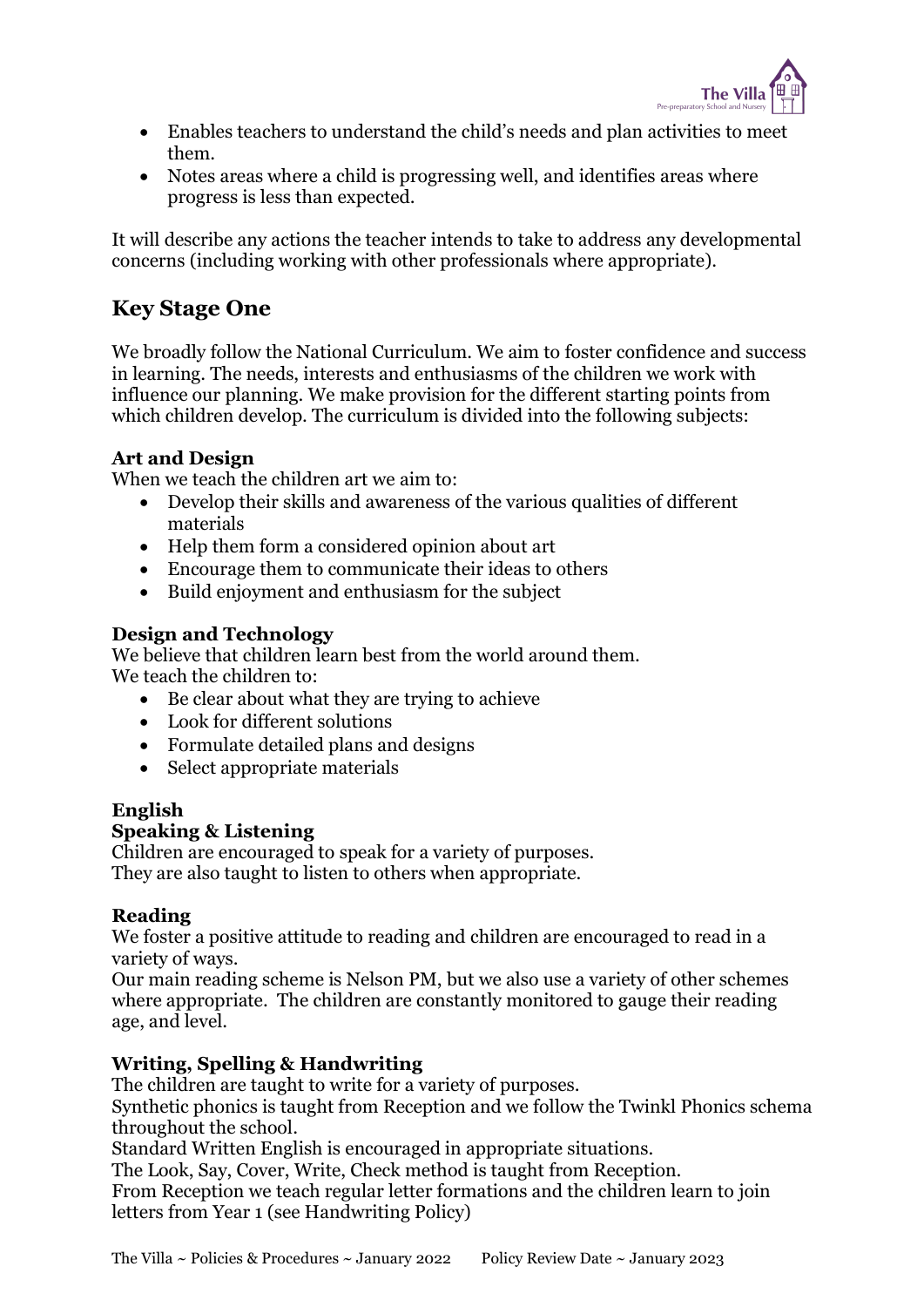

### French

A specialist teacher teaches French from Reception year. We aim to:

- Give children a taste of life in France
- Learn the language in an enjoyable and active way

#### Geography

Geography is taught both as a cross-curricular and a timetabled subject. We aim to:

- Give a framework of knowledge about locations and places
- Develop an understanding of different cultures.
- Understand that human activities are influenced by location
- Build a positive image of other people and places

#### **History**

History is taught both as a cross-curricular and a timetabled subject. We aim to teach the children that:

 History is a study of the past, and how human lives, cultures and places have changed over the years.

#### Computing

When we teach computing we aim to:

- Encourage the children to enjoy using ICT
- Enable children to be competent at doing the tasks required
- To allow children to experience success and pride in their work

### Mathematics Programmes of Study

We match the requirements of the National Curriculum and use the Mathematics programmes of study to plan for the year. We aim:

- To develop a positive attitude to mathematics
- To use mathematical knowledge across the curriculum
- To show the children the importance of using mathematics in real life situations

Mathematical experiences should include:

- Class work, group work and individual work
- Oral presentation and written presentation
- Open ended and closed problem solving
- Regular practice of mental arithmetic
- Frequent use of mathematical language across the curriculum

#### Music

A specialist teacher teaches music. The lessons broadly follow the National Curriculum for Music. The children are provided with an environment where they feel happy to participate. They are exposed to a broad range of musical activities and are encouraged to perform in front of an audience. The children have the opportunity to learn the Recorder and be part of a Choir as extra-curricular activities.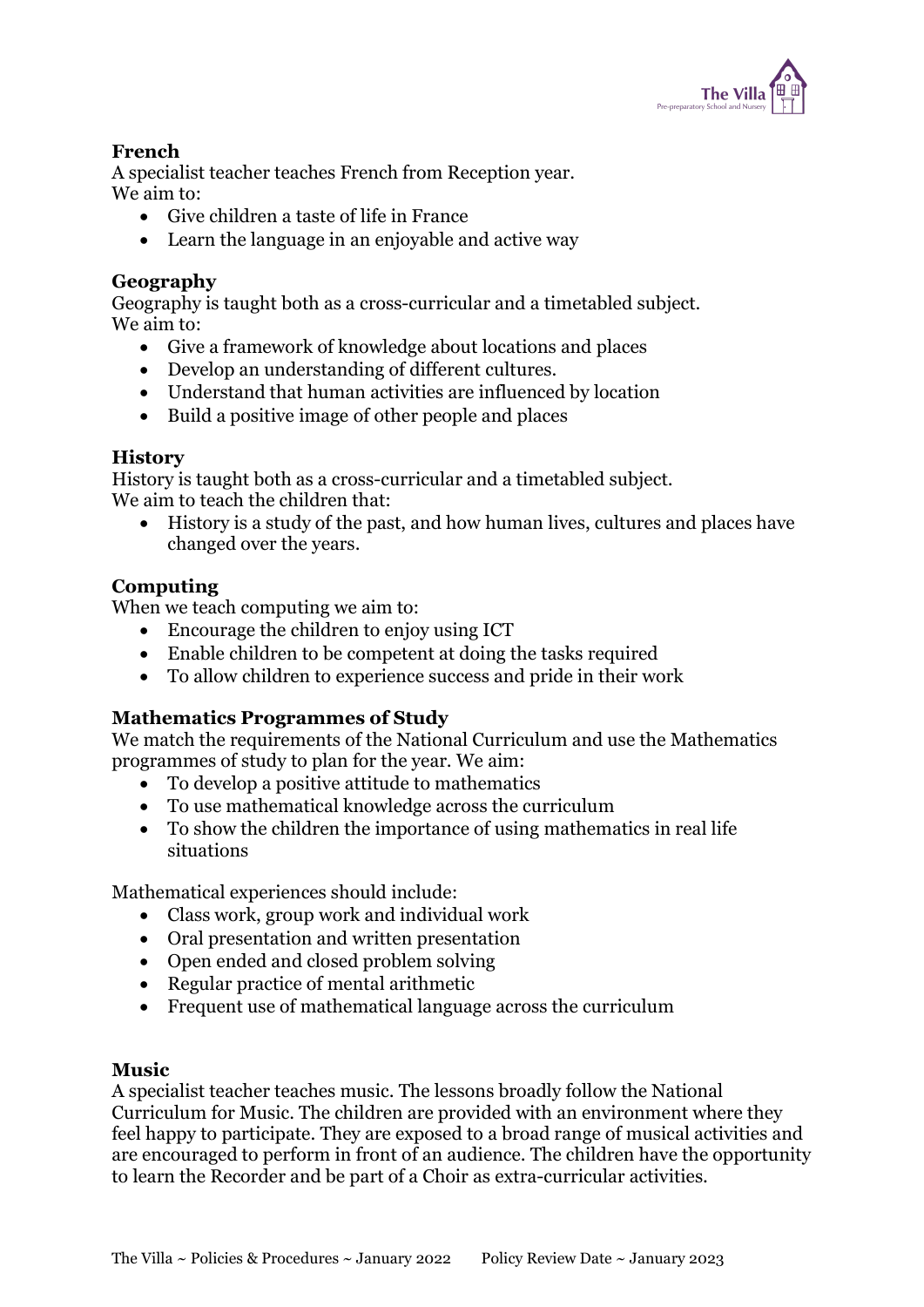

### Personal Social & Health Education - P.S.H.E

PSHE is taught to promote spiritual, moral, social, emotional development. It is often taught as appropriate in the classroom and assembly. The Villa embeds this learning through topics.

Please see The Villa PSHE curriculum outline for more information.

# Relationships, Sexual Education – RSE

RSE is taught within the personal, social, health and economic (PSHE) education curriculum. Biological aspects of RSE are taught within the science curriculum, and other aspects are included in religious education (RE). RSE themes are covered in assemblies as well as circle times. The Villa Pre-Prep uses picture books and social stories to teach many of the RSE themes and support the RSE curriculum.

Our embedded curriculum includes:

Relationships education focuses on teaching the fundamental building blocks and characteristics of positive relationships including:

- Families and people who care for me
- Caring friendships
- Respectful relationships
- Online relationships
- Being safe

In response to children's needs, each class has a 'Worry Monster' for children to express any worries they may have. An appropriate member of staff will respond to any such questions or concerns that the children may have; for example; the Enrichment person will work with a small group of Year 1 pupils in response to any messages they have shared with the Worry Monster. As a small staff are vigilant to respond to the children's needs, sharing any observations each Wednesday in the weekly staff meeting to action appropriate next steps. Any observations relating to safeguarding will adhere to The Villa Safeguarding Policy. Please see The Villa Safeguarding policy for more information.

### Physical Education - PE

Both class teachers and specialist teachers teach PE. We aim to:

- Encourage whole body growth and development
- To teach pupils the importance & enjoyment of physical activity
- To enable children to develop a sense of achievement
- To give the children access to gymnastics, games, dance, athletics and swimming
- The children benefit from a visiting sport's coach once a week, where they do football, hockey, cricket and short tennis. A specialist teacher also teaches them swimming at Peckham Pulse
- All lessons begin with a warm up activity, progressing to the main body of the lesson and finishing with a cooling down session

### Religious Education – RE

RE is taught from Reception. We hope for the children to gain: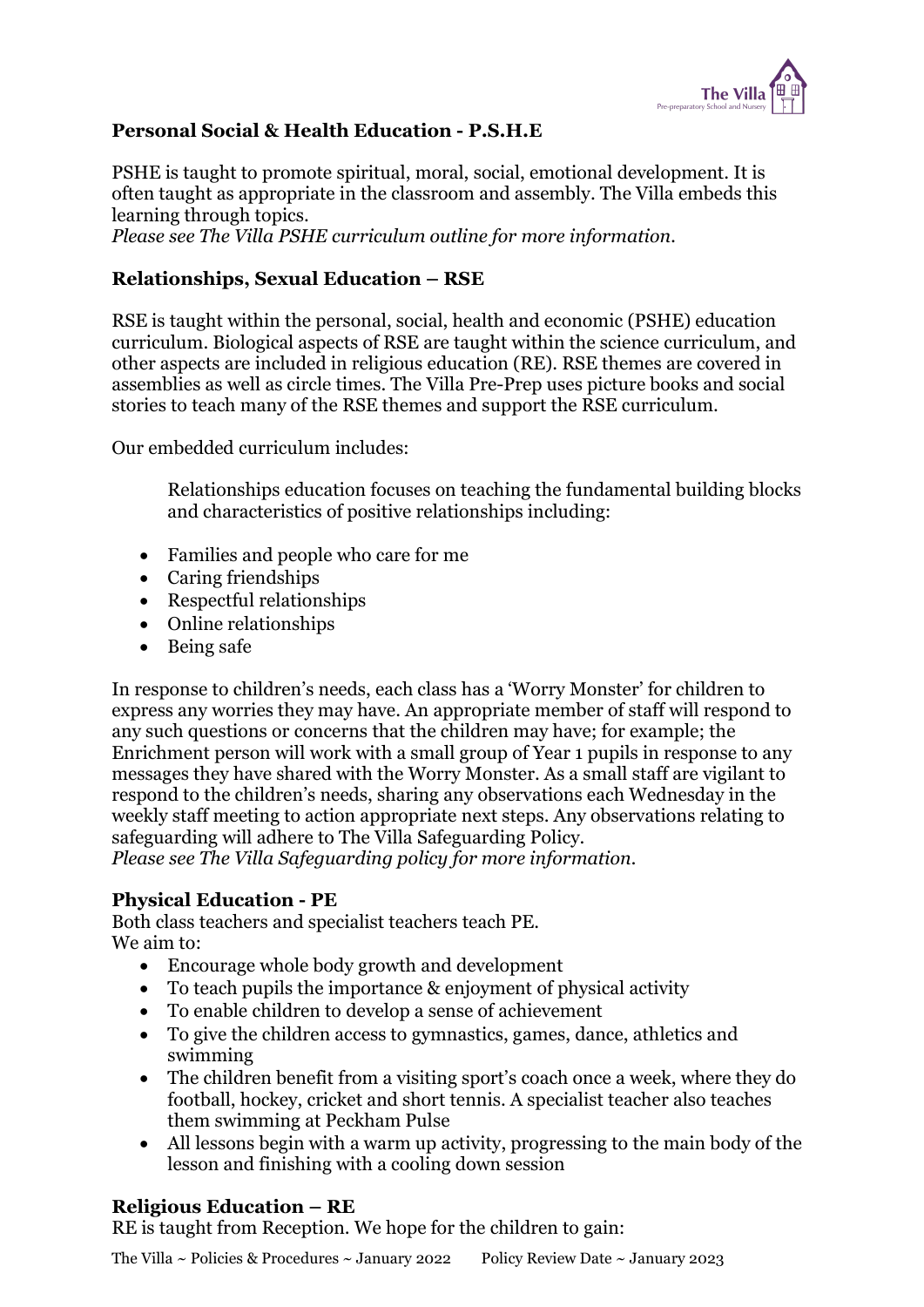

- An understanding of the beliefs / practices of Christianity and other major faiths
- Confidence in their own sense of identity
- Respect for others
- Willingness to recognise a variety of religions, including a respect for the nonpractice of religion
- An understanding of the implications of commitment

#### Science

Science is taught to cover the areas specified in the National Curriculum, and should where practicable be taught cross-curricular with other subjects. Aims:

- To enable children to develop a sense of curiosity and the confidence to question things
- To help children acquire the scientific skills and knowledge to make sense of themselves and the world around them
- As far as possible children will be taught practically. The emphasis is on "doing" rather than "seeing". The children are taken on visits when possible and appropriate.

### Provision for Children for whom English is an Additional Language

Children for whom English is an additional language do not have a learning difficulty or disability. We are committed to enabling each child to access the curriculum. In order to achieve this for children for whom English is an Additional Language we aim:

- To make the child feel comfortable
- To use as many visual aids such as flashcards to help focus on new words
- To target vocabulary in each lesson
- To develop language and understanding through games and activities
- To use technology as a multi-sensory resource
- To introduce lots of daily routine verbs using the simple present tense

Our provision includes:

- Introduction lessons using puppets e.g. greetings, names, simple instructions
- The use of visuals-pictures and objects for colour and shape
- Actions I can... jump, run, skip, hop etc.
- Introduction of pronouns I, you, he, she, it
- Introduction of prepositions e.g. using a doll's house to place things... in, on under etc.
- Morning routines using actions e.g. brushing teeth/hair etc.
- Parts of the body e.g. draw around their body, name parts
- Language to help topics covered in the classroom including maths

# Topic based Learning

Our curriculum is Topic based. In order to create Awe and Wonder throughout our Topics, each Topic follows the following format: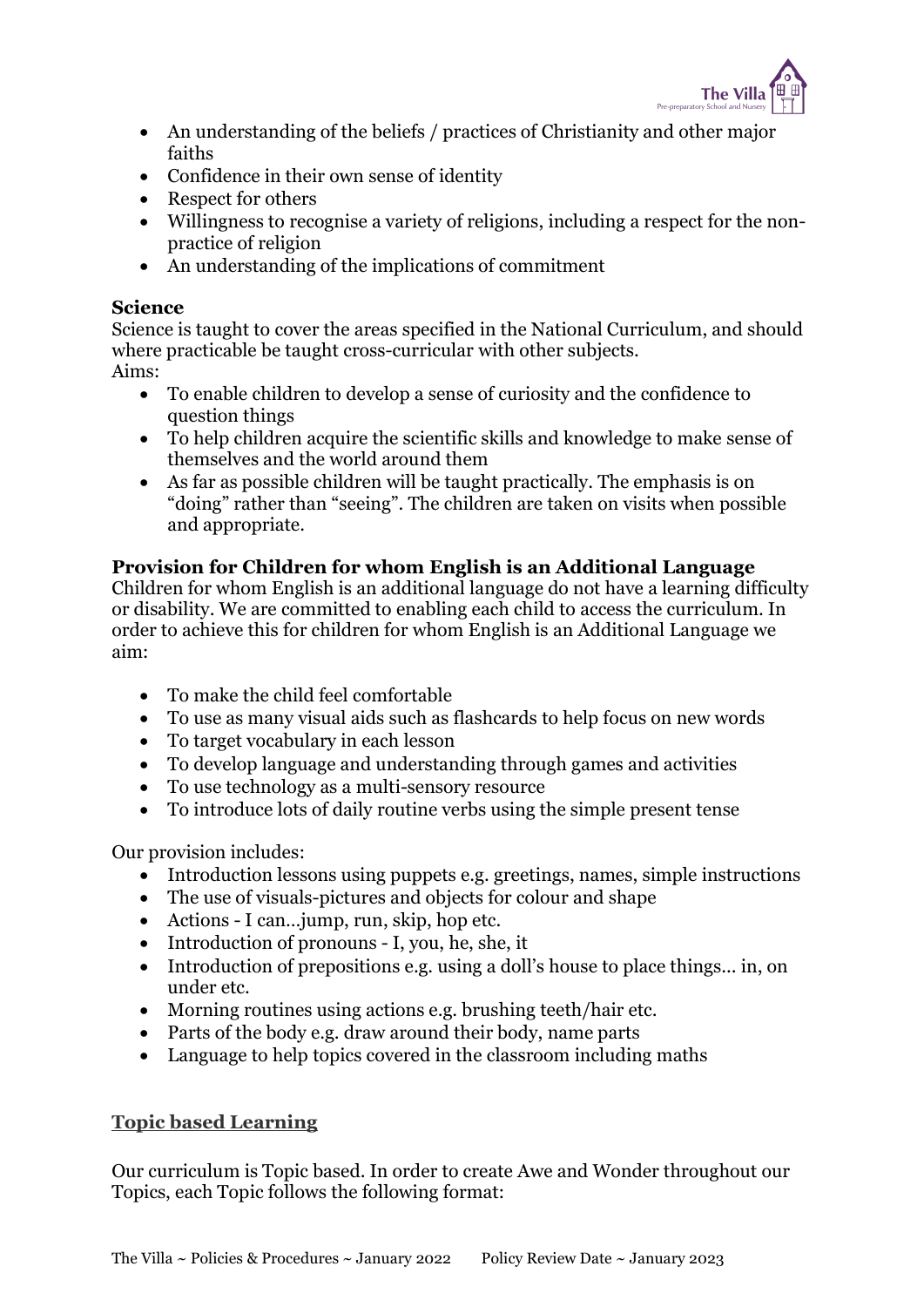

### Stunning Start

Each Topic begins with a Stunning Start, where teachers introduce the Topic to the children in an exciting way. This could be through a trip, a visitor, or a scene or experience created at The Villa. Usually, the Topic is a surprise to the children until this point.

# Big Challenges / Big Questions

All of the learning that the children are asked to complete in their lessons will have a purpose and a real meaning which is relevant for our children. We feel that our children should know why they are learning various skills and that they should learn for a purpose. In each Topic, the children are presented with a variety of Big Challenges / Questions to solve. These give an exciting purpose to the children's learning. Often, the children will become involved in planning the Topic as they will explore what they need to learn in order to solve the Big Challenge or to answer the Big Question. The children learn various skills, in a variety of subject areas, in order to complete these challenges.

### Mind Map of skills

Each child will complete a Mind Map in their Topic book which will be added to throughout the Topic. Their Mind Map will enable them to recall and to re-use the skills that they have learnt in future lessons and Topics. Often, these skills will be learnt very practically and so there may not be another piece of learning in their book related to this skill. For this reason, their Mind Map is a crucial reminder of the skills that they have learnt.

### Inspiring lessons

All of our lessons have a purpose for the children. The children will always be aware of why it is important to learn the various skills that they are being taught. Often, they will need the skill to solve their Big Challenge / Question. Our skilled teachers think carefully about their children's interests and needs when planning their lessons and they deliver lessons which engage children and excite them. The lessons are delivered using a variety of learning styles and the needs of all learners are planned for in depth.

### Marvellous Middle

The middle of each Topic is celebrated with a Marvellous Middle. This is another event which inspires the children and which keeps the Topic alive for the children. Sometimes, the Marvellous Middle can involve a visitor or a trip, and other times it could involve an event or a production which the children are working towards.